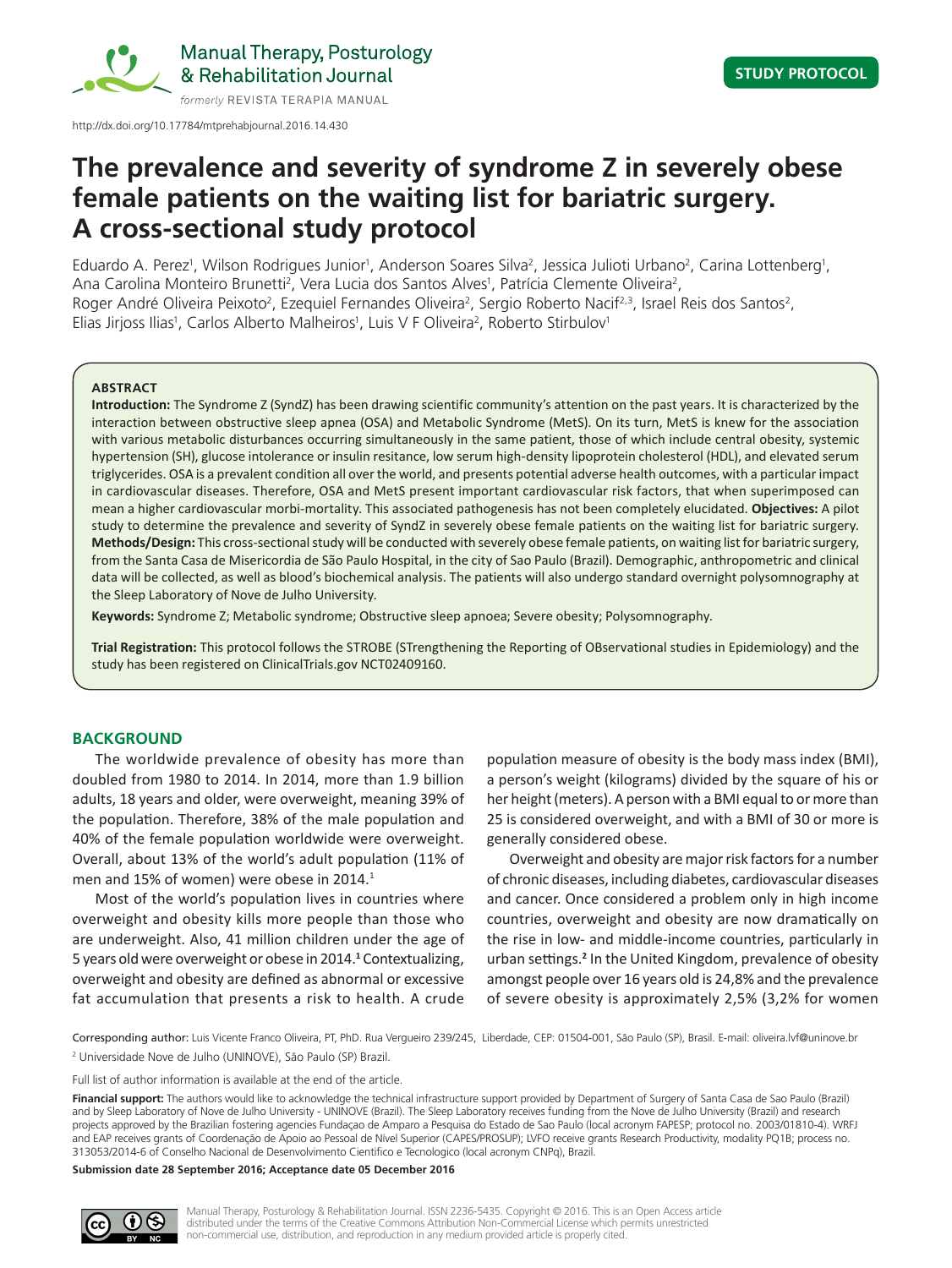

and 1,7% for men), meanwhile 6,6% of American adults are severely obese.<sup>2-5</sup> At BMI  $\geq$  40 kg/m<sup>2</sup>, obesity is considered a dangerous dysfunction, generally associated with many diseases.**<sup>5</sup>** Amongst the most frequent comorbities associated to obesity are systemic hypertension (SH)**6-7** and diabetes mellitus type II (DM).**<sup>8</sup>** The epidemic of obesity results in major health related consequences in different ethnic populations. There is increasing awareness of the role of obesity in the development of cardiometabolic disease in recent years.**<sup>9</sup>**

The metabolic syndrome (MetS) is strongly linked to obesity, and is considered a constellation of interrelated risk factors of metabolic origin that are accompanied by increased risk for cardiovascular disease and DM. This collection of unhealthy body measurements and abnormal laboratory test results include atherogenic dyslipidemia, SH, glucose intolerance, proinflammatory state, and a prothrombotic state.**10,11**

In 1988, Reaven described "a cluster of risk factors for diabetes and cardiovascular disease" and named it "Syndrome X". His main contribution was an introduction of the concept of insulin resistance. MetS is defined by a constellation of interconnected physiological, biochemical, clinical, and metabolic components that directly increases the risk of atherosclerotic cardiovascular disease, DM, and many others causes of mortality.**10,11** Over the years the name "Syndrome X" was substituted by "Metabolic Syndrome" and recently it became known as "Cardiometabolic Syndrome".**12-14** In the United States, age-adjusted MetS prevalence among adult population was estimated to be 24–25%. Similarly, the prevalence of MetS in 7 European countries was approximately 23%. And, it was estimated that 20%–25% of South Asians have developed MetS.**15-16**

A widely used definition of this syndrome was originally released on the Third Report of the National Cholesterol Education Program Expert Panel on Detection, Evaluation and Treatment of High Blood Cholesterol in Adults (Adult Treatment Panel III [ATP III]) in 2000.**<sup>17</sup>** According to ATP III the diagnosis of MetS is based on three out of five simple clinical measures: increased waist circumference (abdominal obesity), elevated triglycerides, reduced low serum high-density lipoprotein cholesterol (HDL), elevated blood pressure, and elevated glucose.**<sup>10</sup>**

Obstructive Sleep Apnea (OSA) is a common clinical condition present in MetS patients, which was confirmed by recent studies that noted a prevalence higher than 60% for this association.**18,19** Some observational studies have shown that OSA and MetS exhibit similar pathophysiologic substrates for cardiovascular disease (CVD), being the arterial pressure's increase a common consequence for these pathologies. Which raises a discussion of wether MetS and OSA could have an additive effect on cardiovascular risks. There already is considerable scientific evidence, based on studies on humans and animals, suggesting that OSA can influence all MetS' clinical aspects, including obesity**<sup>20</sup>**, insulin resistance**<sup>21</sup>** and dyslipidemia.**22,23** Other studies also have shown the coexistence between these two pathologies.**24,26**

The most important risk factor for OSA is obesity**<sup>27</sup>**, mainly due to the fat buildup in the high portion of the abdomen and cervical region. Approximately, 60 to 70% of patients that present OSA are obese. In addition, its incidence amongst patients that present degree 3 obesity is 12 to 30 times higher than in general population.**<sup>28</sup>**

OSA is characterized by recurrent partial or complete upper airway obstruction episodes during sleep in the presence of respiratory effort, with consequent drop of oxyhemoglobin's saturation, leading to negative intrathoracic pressures and awakenings.**<sup>29</sup>** The gold standard for OSA's diagnosis is the basal nighttime polyssomnography (PSG), characterized by the simultaneous registering of physiological parameters during a night's sleep, analyzing its stages, the respiratory pattern, cardiovascular function and body movements.**29,30**

Aside from the possibility that OSA identifies a group of patients with a cluster of vascular risk factors, there may be specific effects of OSA which further increase the cardiovascular consequences of this possible risk factor association. Thus, "syndrome X" may actually include OSA and could be better considered as "syndrome Z" (SyndZ).**<sup>31</sup>**

# **AIMS AND HYPOTHESIS**

# **Study objectives**

#### *Primary objective*

To determine the prevalence and severity of SyndZ in severely obese female patients on the waiting list for bariatric surgery, and whether the presence of SyndZ is correlated with age, BMI, and neck circumference.

#### *Secondary objectives*

To identify the presence of sleep disorders through the PSG in severely obese female patients on the waiting list for bariatric surgery. Our hypothesis is that there should be a correlation between the severity of Apnea/Hypopnea index (AHI) and the physiological and clinical variables from the patients involved in this study.

# **Methods and design**

#### *Study design and setting*

A consecutive single-center cross-sectional study will be performed, to investigate the prevalence and severity of SyndZ in severely obese women. This study will be conducted in the Medical School of Santa Casa de Sao Paulo and at the Sleep Laboratory of the Nove de Julho University (UNINOVE). The design and conduct of this study followed the guidelines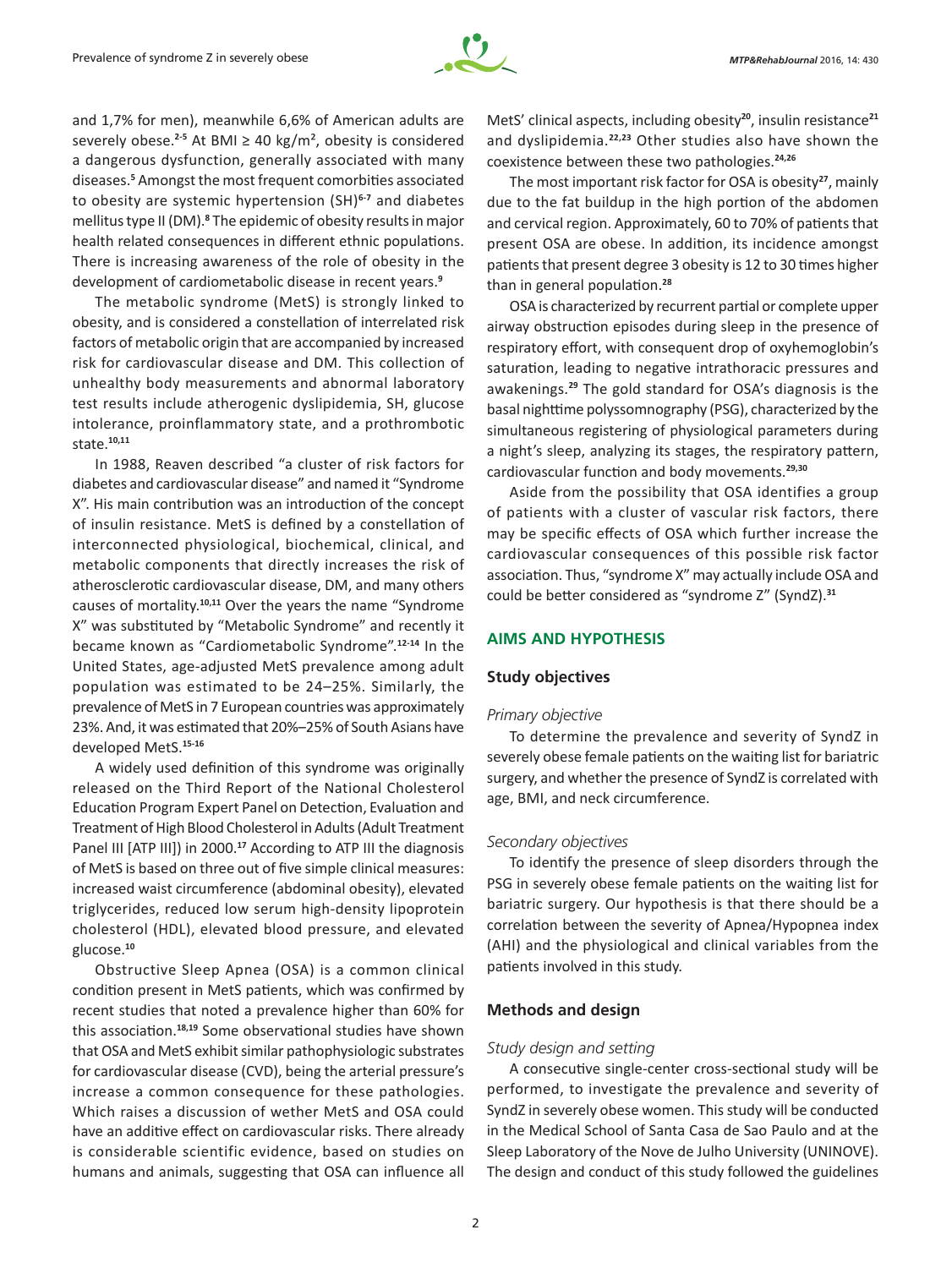

of the Strengthening the Reporting of Observational Studies in Epidemiology (STROBE) statement, according to figure 1.

# *Ethical and legal aspects*

The study will be conducted in accordance with the ethical standards established in 1961 by Declaration of Helsinki (revised Hong Kong in 1989 and Edinburgh, Scotland, in 2000) and will be in accordance with the Regulatory Guidelines and Standards of Research Involving Human Subjects of Comissao Nacional de Etica em Pesquisa (CONEP) do Ministerio da Saude published in December, 2012. This protocol study has been approved by the Research Ethics Committee of the Nove de

Julho University (Brazil), process no. 360.488 and is registered in the **ClinicalTrials.gov** no. NCT02409173. The signing of the free and informed consent will be required from all patients, and they will be allowed to withdraw from the study at any time without any negative consequences. Patients with severe clinical problems will be referred to the appropriate treatment aimed at their health status and quality of life.

# *Subjects and recruitment procedure*

Female patients, with severe obesity on waiting list for bariatric surgery, according to the identification criteria (BMI between 40 kg / m² and 50 kg / m**<sup>2</sup>** or BMI between



**Figure 1.** Flow diagram of the study.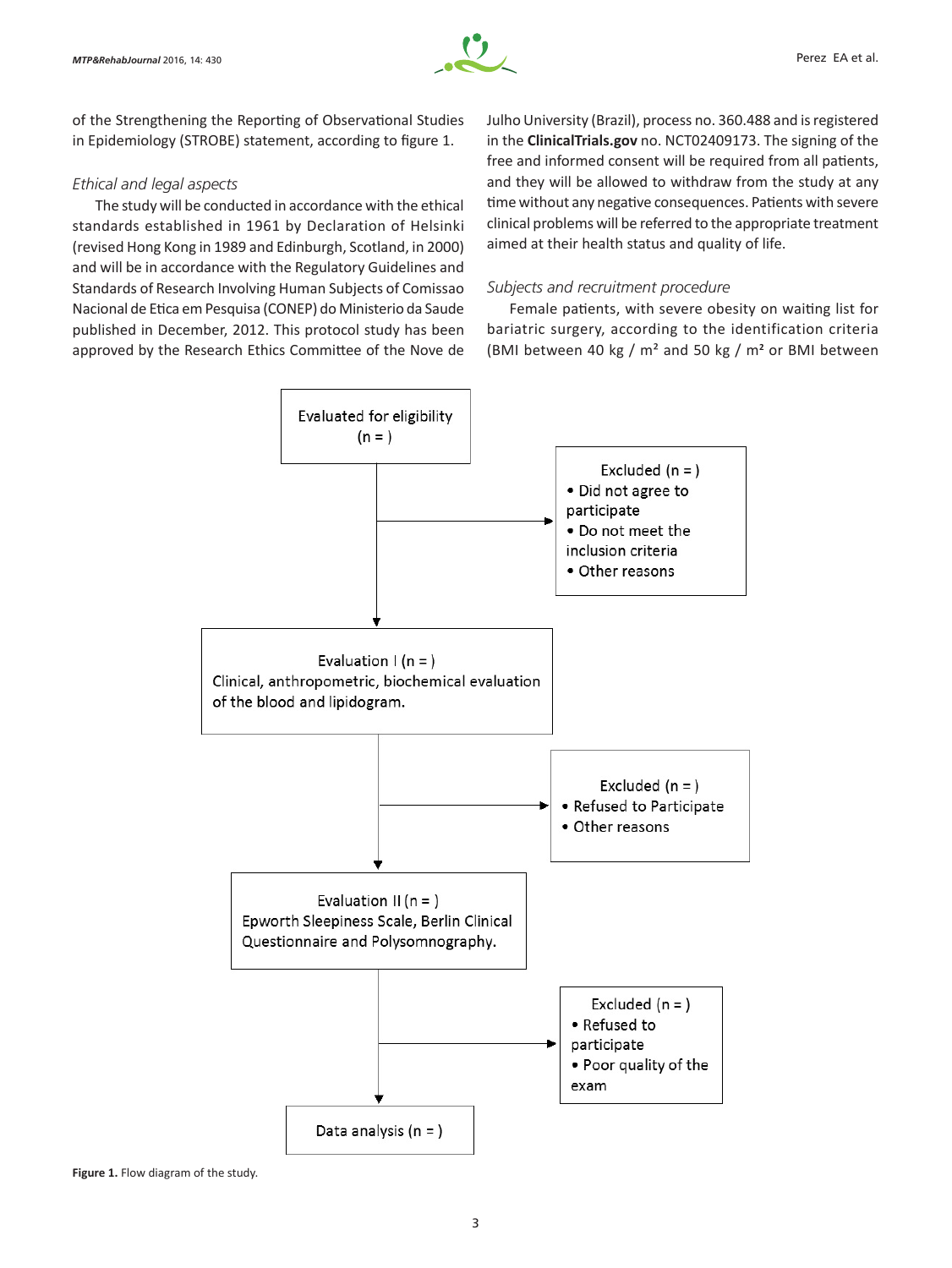

35 kg/m<sup>2</sup> and 39,9 kg/m<sup>2</sup> associated with comorbities) will be recruited from the surgery unit of the Santa Casa de Misericordia from the city of Sao Paulo (Brazil). The participants will be recruited consecutively and selected according to the eligibility criteria from standardized protocol. The eligibility criteria are as follow.

## *Eligibility criteria*

The following inclusion criteria must be fulfilled at the start of the study: female patients, age of 18–65 years, stage III severe obesity (BMI of ≥40 kg/m2 or ≥35 kg/m2 with comorbities), awaiting BS, a documented history of failed conventional weight loss attempts, and the ability to understand and agree to participate in the study, based on a signed informed consent. The exclusion criteria will be BMI of >55 kg/m2, alcohol or drug abuse, cancer, and any other cardiorespiratory and/or medical condition that contraindicates participation in the study.

## **Clinical evaluation**

The clinical evaluation of the patients included on this study will happen before bariatric surgery is held. All subjects will be submitted to the same evaluation protocol described subsequently. Evaluation will be done by a doctor and a physiotherapist, following standard recommended procedures and using precise instruments**<sup>32</sup>**, including body weight (kg), height (m), BMI, neck, hip and waist circumference (cm)**<sup>33</sup>**, respiratory and cardiac rates, arterial pressure, specific questionnaires for OSA and excessive daytime sleepiness (EDS) and a quality of life questionnaire. Some relevant clinical information will also be collected from patient's charts at the occasion of the first appointment.

Blood pressure will be measured between the hours of 8 and 11 a.m. after the patient will have rested in a sitting position for 5 minutes, using the sphygomanometer (Omron automatic oscillometric digital blood pressure monitor, model HEM‑705CP, Omron Corporation, Tokyo, Japan) to obtain the systolic blood pressure (SBP) and diastolic blood pressure (DBP). The measurements will be obtained three times, and the average values will be used in the data analysis. The time in between measurements will be one minute.

## **Laboratorial analysis of blood's biochemistry**

The analyses will be done through blood samples collection for the execution of complete hemogram, sodium and potassium dosage, glycaemia, creatinine, triglycerides, HDL cholesterol and total cholesterol. All samples will be collected in a laboratory of biochemical analyzes at hospital by a qualified technician and using disposable material, being followed the bio-security standards.

## *Fasting glucose*

Fasting glucose will be measured after an overnight fast in whole blood using a glucose-oxidase-based assay (YSI 2300, Analytical Technologies, Farnborough, UK).

## *Insulin resistance*

Insulin will be quantified using the IMMULITE 2000 Insulin assay, a solid-phase, two-site, chemiluminescent enzyme-labelled immunometric assay, and the Immulite 2000 automated analyser (Diagnostic Products Corporation, Los Angeles, CA, USA). Insulin resistance will be assessed from fasting glucose and insulin values using homeostasis model assessment (HOMA) calculations, previously validated against the hyperinsulinaemic euglycaemic clamp.

# *Lipids*

Fasting cholesterol, triglyceride (Bayer Corporation, Tarrytown, NY, USA), and HDL cholesterol (Sigma Diagnostics, St. Louis, MO, USA) concentrations will be measured after an overnight fast using an immunocolourimetric assay on an ADVIA 1650 chemistry system (Bayer Corporation, Tarrytown, NY, USA). Low-densitylipoprotein (LDL) cholesterol will be derived using the Friedwald equation.

# *Waist and neck circumferences*

Measurements from neck and waist circumferences will be done with the use of a metric tape of seven mm width. The measuring points will be standardized as following, according to scientific literature. For the waist's circumference, the measuring in the middle between the inferior border of the last rib and the iliac crest will be used, fixating the tape's zero point to the thorax from the axillary line's level which is going to be used (axillary, xiphoidian or abdominal). The neck's circumference will be taken horizontally on the cricoid cartillage.**34,35**

#### **Epworth Sleepiness Scale**

The Epworth Sleep Scale (ESS) is a self applicable questionnaire, based in questions about situations of excessive sleepiness envolving daily activities. The subjects will be oriented to classify in a scale of 0 to 3 the probability of feeling sleepy or falling asleep in eight different sittuations. Being zero no probability of falling asleep at all, one small probability of it happening, two moderate probability and three high probability.**36,37**

# **Berlin Questionnaire**

The Berlin Questionnaire (BQ) is a clinical questionnaire of acknowledged efficacy on verifying risk for OSA. This instrumment is composed by ten items, organized in three categories relative to snore and OSA (containing 5 items), daytime sleepiness (4 items) SH and obesity (1 item). Any bolded answer is considered positive. The punctuation is divided in two categories in which category 1 is considered positive with two or more positive answers for questions 1 to 5. Category 2 is considered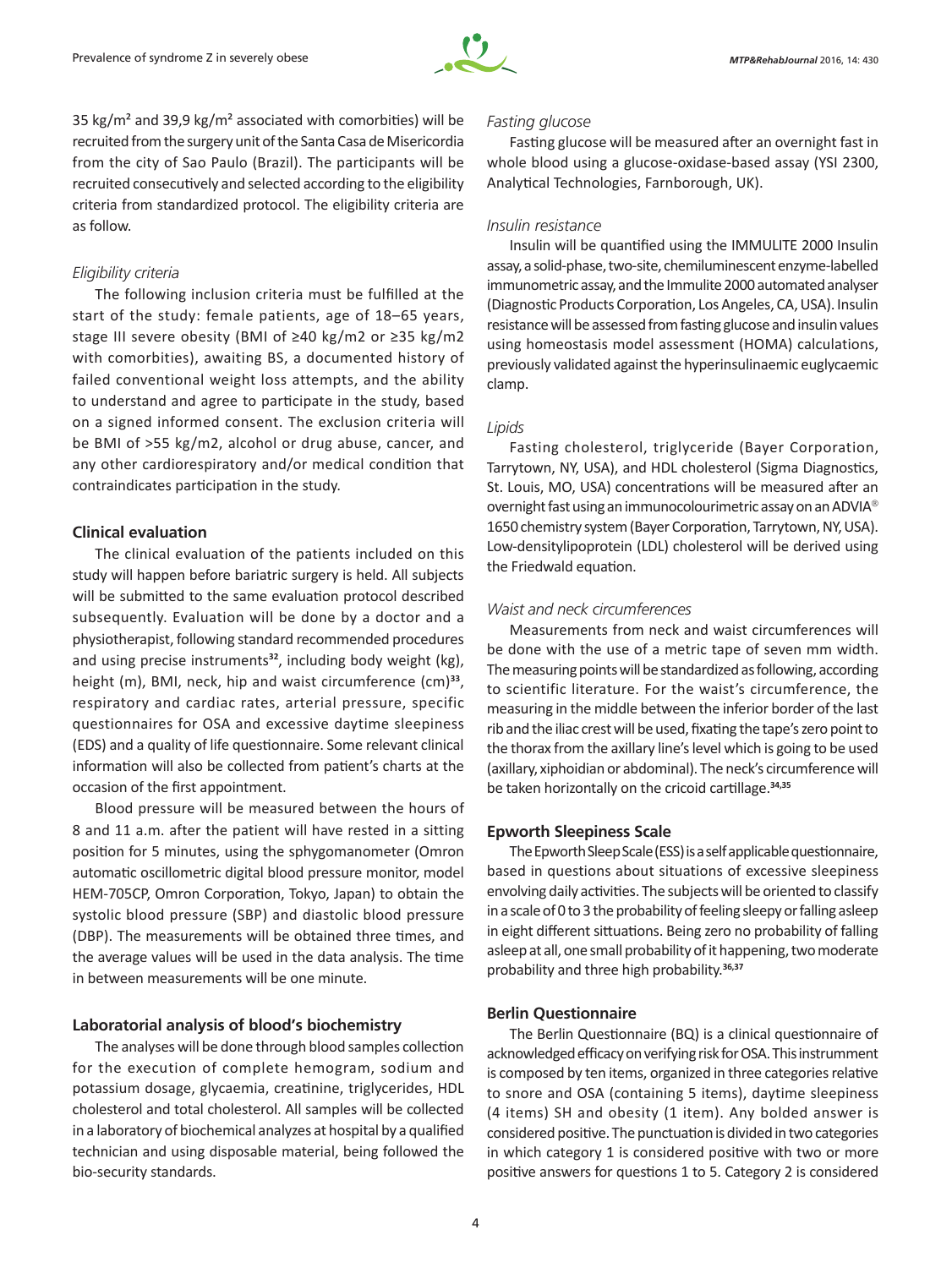

positive with two or more positive answers to questions 6 to 8 and category 3 is considered positive if the answer for question 9 is yes or the BMI is over 30 kg/m². Two or more positive categories indicate a high risk for OSA.**<sup>38</sup>**

## **Polysomnography**

PSG will be performed using a digital system Alice 5 (version 3.1.2 Flaga, Hs. Medical Devices, Islândia), at the Nove de Julho University Sleep Laboratory. All recording sensors will be fixed to the patient in a non-invasive manner using tape or elastic bands. The following physiological variables will be monitored simultaneously and continuously: four channels for the electroencephalogram (EEG) (C3-A2, C4-A1, O1-A2, O2-A1), two channels for the electrooculogram, four channels for the surface electromyogram (muscle of the submentonian region, and anterior tibialis muscle), one channel for an electrocardiogram (derivation V1 modified), airflow detection via two channels through a thermocouple and nasal pressure cannula, respiratory effort of the thorax and of the abdomen via x-trace belts, snoring, and body position via Alice 5 sensors, and arterial oxygen saturation and heart rate (HR) via an Alice 5 oximeter. All PSG exams will be performed and sleep stages visually scored according to standardized criteria for investigating sleep disorders.**39,40** EEG arousals, sleep-related respiratory events, and leg movements will be scored in accordance with the criteria established by the American Academy of Sleep Medicine Manual for Scoring Sleep and Associated Events.**<sup>41</sup>**

#### **Statistical analysis**

Normally distributed data will be presented as means  $\pm$ standard error of the mean, logarithmically transformed data as the geometric mean (95% confidence interval for the mean), skewed data as the median (interquartile range), and categorical data as the number (percentage). Demographic data will be compared using the 95% confidence interval for the difference in the mean, median, and percentage, as appropriate.

For the remaining analyses, normal, skewed, and categorical variables will be compared using the mean, median, and percentage difference (95% confidence interval for the difference) and by unpaired t tests, Mann–Whitney, and v2 tests using the sequential rejective Bonferroni procedure of Holm within each analysis to account for multiple testing. For variables that will be logarithmically transformed before analysis, comparisons will be made using the anti-logged differences (interpreted as the ratio of the geometric mean and 95% confidence interval for the ratio) and Bonferroni corrected t tests as previously described.

In order to determine whether OSA will be associated with the outcome variables independent of obesity and other known covariates, a regression analysis adjusted for age, BMI, smoking, and alcohol consumption will also be done. Waist circumference, percentage body fat, and fat mass were excluded as covariates because of their high correlation with BMI. Normally distributed, skewed, and log-transformed outcome data would be analysed

using multiple linear regression and assumptions would be checked by inspection of the residuals. Categorical outcome data will be analysed using multiple binary logistic regression and assumptions will be checked with the Hosmer–Lemeshow goodness-of-fit test. Statistical analysis will be performed using SPSS version 10 (Chicago, IL, USA).

#### **DISCUSSION**

Running scientific evidences suggest that OSA contributes independently to the rise on cardiometabolic risks, alarming health professionals involved with this subject as for the presence of metabolic dysfunction. During the apneic event hypoxemia associated to hypercapnia occurs, with a consequent stimulation of the sympathetic nervous system causing peripheric vasoconstriction. In addition, a reduction of the negative intrathoracic pressure is observed, as well as a decrease of the cardiac pre- and post-charge. After restoration of the ventilatory flow, there is an increase on the circulating volume (pre-charge) on the validity of the vasoconstriction, leading to repetitive elevations of the arterial pressure (AP) during the night. Chronically, sustained elevations of the AP by stimulation of sympathetic activity can be observed, simultaneously there is decrease on parasympathetic activity, decrease of nitric oxide and release of endothelin.**<sup>42</sup>** The hyperaldosteronism can be a cause for resistant hypertension in patients with OSA. Activation of the renin‑angiotensin, inflammation, resistance to insulin, decrease on baroreceptors' sensibility, endothelial dysfunction oxidative stress and hyperleptinemia can also be implicated on arterial hypertension's progress.**<sup>43</sup>**

However, populational longitudinal studies are necessary to prove the causal relation of OSA and metabolic disturbances or the opposite, as well as multi-centric controlled randomized studies to confirm the beneficial effect of therapy with positive pressure on the airways on metabolic disturbs on subjects with OSA.**<sup>44</sup>**

#### **AUTHOR'S CONTRIBUTION**

**All authors contributed equally to this work.**

#### **CONFLICTS OF INTEREST**

The author(s) declare that they have no competing interests.

#### **AUTHOR DETAILS**

<sup>1</sup>Faculdade de Ciências Médicas da Santa Casa de São Paulo (SP), Brazil. 3 Hospital Servidor Público Estadual (HSPE), São Paulo (SP), Brazil.

## **REFERENCES**

- 1. Obesity and overweight. Fact sheet. World Health Organization. Updated June 2016 http://www.who.int/mediacentre/factsheets/fs311/en.
- 2. Knai C, Suhrcke M, Lobstein T. Obesity in Eastern Europe: an overview of its health and economic implications. Econ Hum Biol. 2007 Dec;5(3):392- 408.